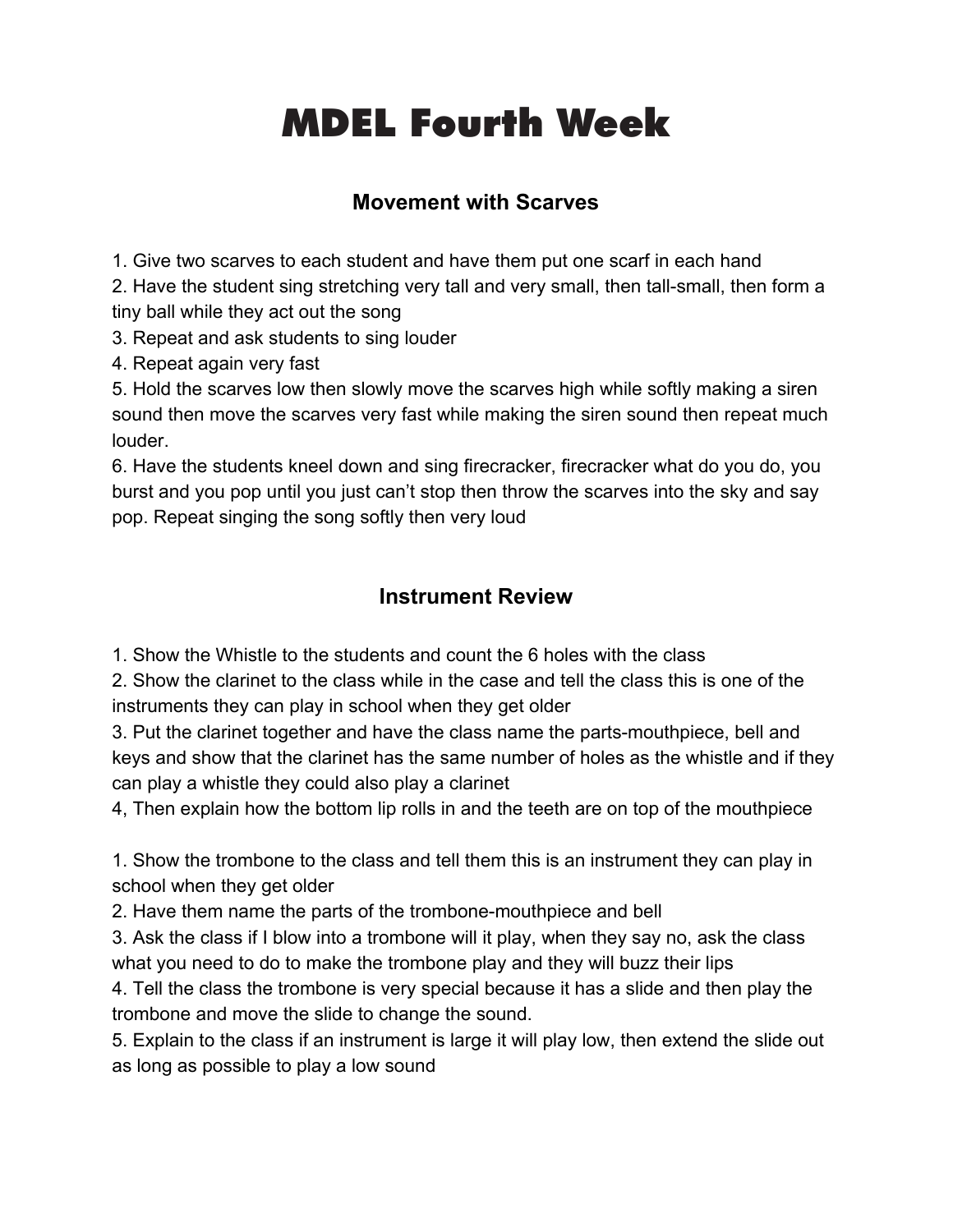#### **Play the Harp**

- 1. Show the Harp to the class
- 2. Show the class how to play the Harp
- 3. Have each student play the harp one at a time

# **Copy Cat Game with Handbells**

- 1. Show the handbells to the class and play the handbells for the class
- 2. Have the students stand on carpets
- 3. Give each student 2 handbells and make sure they have 2 different colors
- 4. Have the class play the handbells then play the handbells soft then loud
- 5. Play bells 4 times together, make sure students only play 4 times, repeat if necessary
- 6. Play 8 times, slow then fast
- 7. Play different rhythms
- 8. Teach the students about their left and right hand
- 9. Have the students raise their left hand and have them shake their left hand only
- 10. Then have the students raise their right hand and shake their right hand only
- 11. Repeat 9 and 10 increasing the speed as they switch
- 12. Play the handbells different ways
	- a. Above the head
	- b. By the feet
	- c. Behind the back
	- d. With arms crossed
	- e. While Dancing
	- f. While jumping up and down
	- g. While spinning around
	- h. While jumping on one foot

13. Ask each student to go in front of the class to play and move with the bells and have the class copy what they do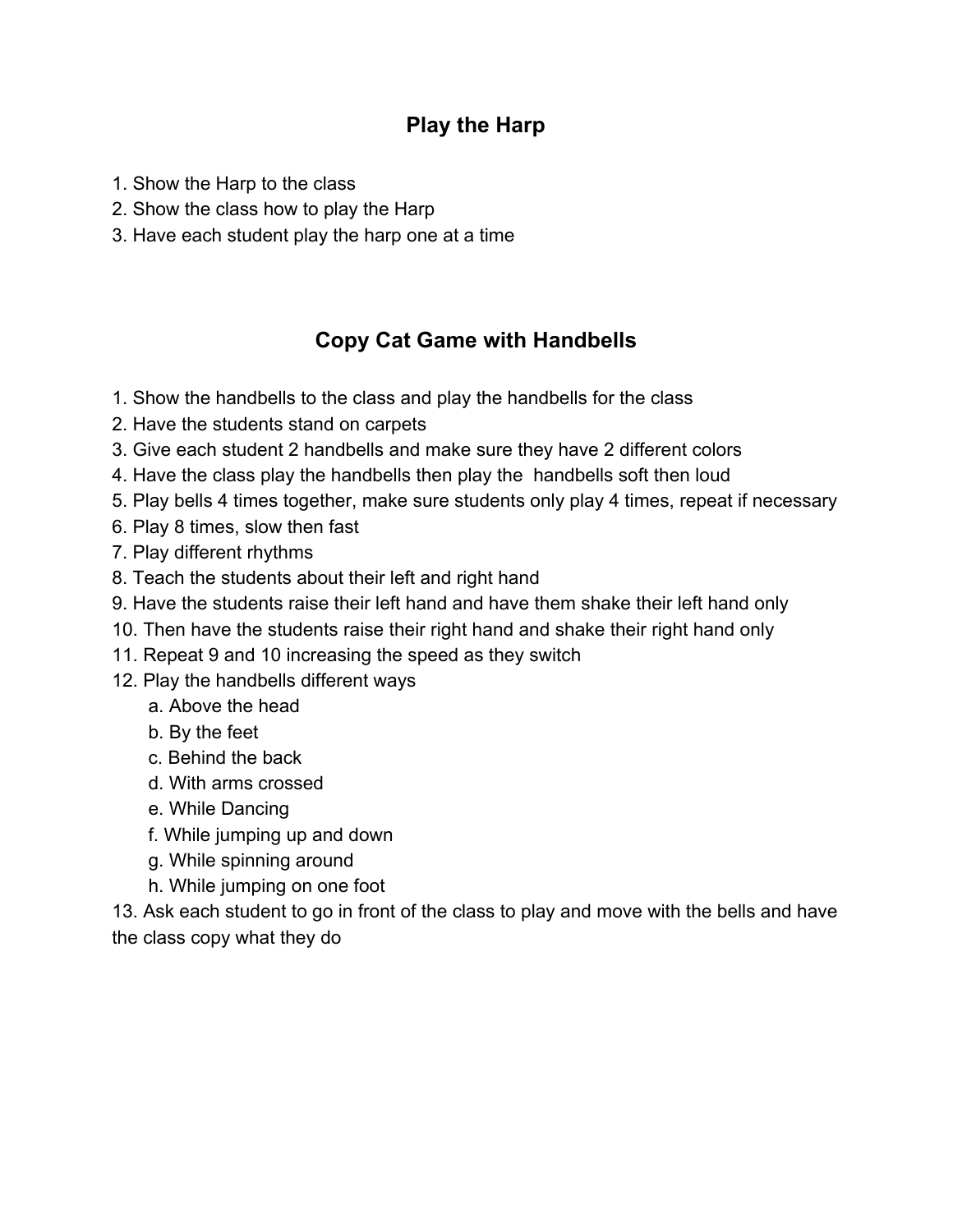# **Sing Songs with Ukuleles**

- 1, Show the ukuleles to the class and how to play using a pick
- 2. Review the different parts-body, neck and head
- 3. Pass out the ukuleles, then pass out the picks
- 4. Make sure the ukuleles are up against the belly
- 5. Ask the class to name the different parts of the ukuleles
- 6. Play the ukuleles while singing songs
	- a. ABC song
	- b. Twinkle, Twinkle Little Star
	- c. Itsy Bitsy Spider
	- d. Old McDonald
- 7. Collect the picks then the ukuleles

# **Play the Matching Game**

- 1. Set up the game before class starts with musical symbols behind paper
- 2. Show the symbols to the class and have them sing, beat or say high or low
	- a. Whole notes, students sing for 4 beats
	- b. Half notes, students sing for 2 beats
	- c. Quarter notes, students sing for 1 beat
	- d. Whole rest, students rest for 4 beats
	- e. Half rest, students rest for 2 beats
	- f.Treble clef and sharp sign, students say high
	- g. Bass clef and flat sign, students say low
	- h. Eighth notes, students beat 2 time with every beat
	- I. Repeat sign means to repeat the music
- 3. Explain there are 2 symbols each and a match is there goal
- 4. Show how to raise the paper the paper to expose the symbol
- 5. Tell the class they can raise 3 papers to find a match